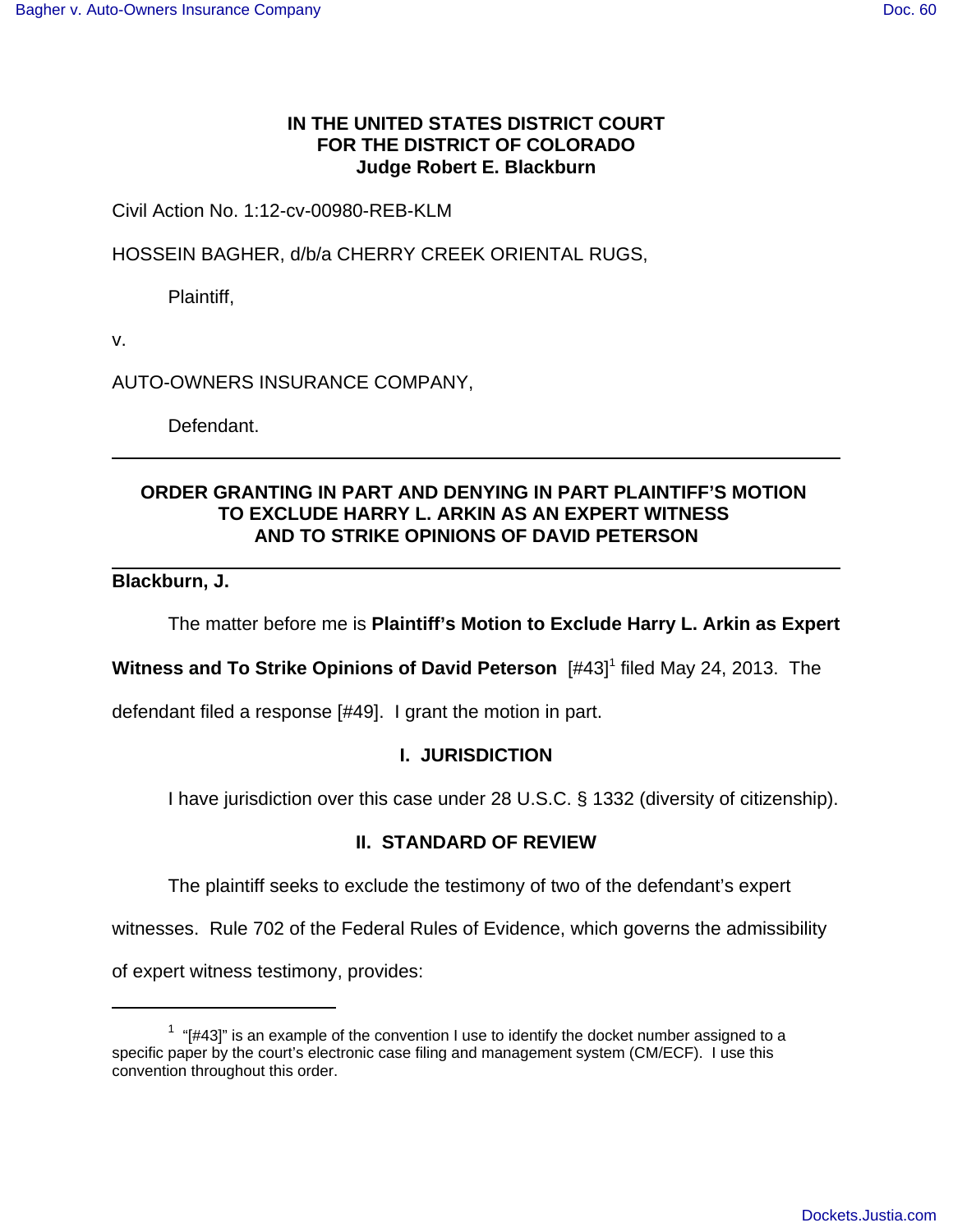A witness who is qualified as an expert by knowledge, skill, experience, training, or education may testify in the form of an opinion or otherwise if:

(a) the expert's scientific, technical, or other specialized knowledge will help the trier of fact to understand the evidence or to determine a fact in issue;

(b) the testimony is based on sufficient facts or data;

(c) the testimony is the product of reliable principles and methods; and

(d) the expert has reliably applied the principles and methods to the facts of the case.

FED.R.EVID. 702. As interpreted by the Supreme Court, Rule 702 requires that an

expert's testimony be both reliable and relevant. **Daubert v. Merrell Dow**

**Pharmaceuticals, Inc.**, 509 U.S. 579, 589-92, 113 S.Ct. 2786, 2795-96, 125 L.Ed.2d

469 (1993); **Truck Insurance Exchange v. MagneTek, Inc.**, 360 F.3d 1206, 1210 (10th

Cir. 2004). The Supreme Court has described the court's role in weighing expert

opinions against these standards as that of a "gatekeeper." **See Kumho Tire**

**Company, Ltd. v. Carmichael**, 526 U.S. 137, 147, 119 S.Ct. 1167, 1174, 142 L.Ed.2d

248 (1999). Generally, "rejection of expert testimony is the exception rather than the

rule." **United States v. Nacchio**, 519 F.3d 1140, 1154 (10<sup>th</sup> Cir. 2008), vacated in part

on rehearing en banc, 555 F.3d 1234 (10<sup>th</sup> Cir. 2009); FED.R.EVID. 702, 2000 Advisory

Comm.'s Notes.

#### **III. BACKGROUND**

This case arises from an insurance claim for damage to rugs in the plaintiff's retail store, Cherry Creek Oriental Rugs (CCOR). In 2009, about 60 rugs were damaged when water entered the building where CCOR was located. At the time of the loss, the plaintiff was covered by an insurance policy issued by the defendant, Auto-

2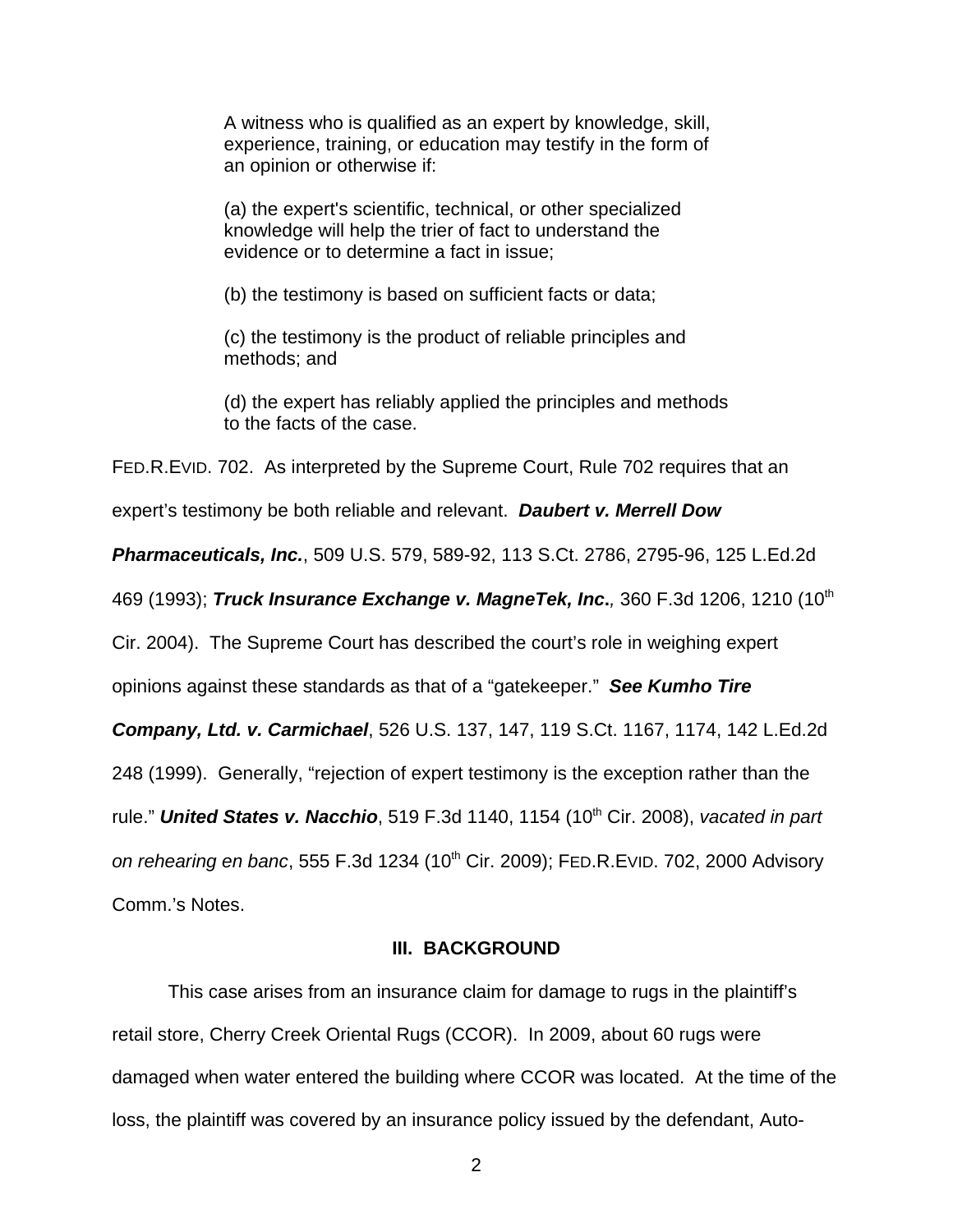Owners Insurance Company. Auto-Owners provided some coverage for the loss, but denied additional coverage. The plaintiff, Hossein Bagher, claims he is entitled to additional coverage for this loss. Mr. Bagher asserts three claims: (1) breach of express contract; (2) bad faith breach of insurance contract; and (3) a statutory claim for unreasonable delay or denial of insurance payments under §§10-3-1115 and 10-3- 1116, C.R.S.

Auto-Owners argues that Mr. Bagher is not entitled to additional coverage because, inter alia, there is no coverage for damage or loss to property that is contraband or property involved in illegal transport or trade. This provision of the insurance policy was raised as a defense by Auto-Owners.<sup>2</sup> Auto-Owners contends that the rugs for which Mr. Bagher seeks coverage were involved in illegal transport or trade. In his motion, Mr. Bagher challenges the admissibility of expert testimony from Harry L. Arkin and David Peterson, which testimony Auto-Owners proposes to present in support of this defense.

### **IV. ANALYSIS**

Auto-Owners designated Harry L. Arkin, Esq. as a may call expert witness. Mr. Arkin is an attorney with extensive experience in the areas of international trade and business law, including experience with an Iranian company. It is anticipated that Mr. Arkin will testify consistent with his report dated March 15, 2013. $^3$  In his report, Mr. Arkin expresses several legal conclusions addressing two basic points. First, Mr. Arkin

<sup>&</sup>lt;sup>2</sup>See Auto-Owners' Amended Answer and Jury Demand [#23] at 7 para. 13.

 ${}^{3}$ See "Opinion regarding possible violations of the laws of Colorado and the United States of America (USA) by Hossein Bagher – related to purchases, importation of, and transmission of money in payments for, Persian rugs imported into the United States" attached to Plaintiff's Motion to Exclude Harry L. Arkin as Expert Witness and to Strike Opinions of David Peterson [#43] as Exhibit 2.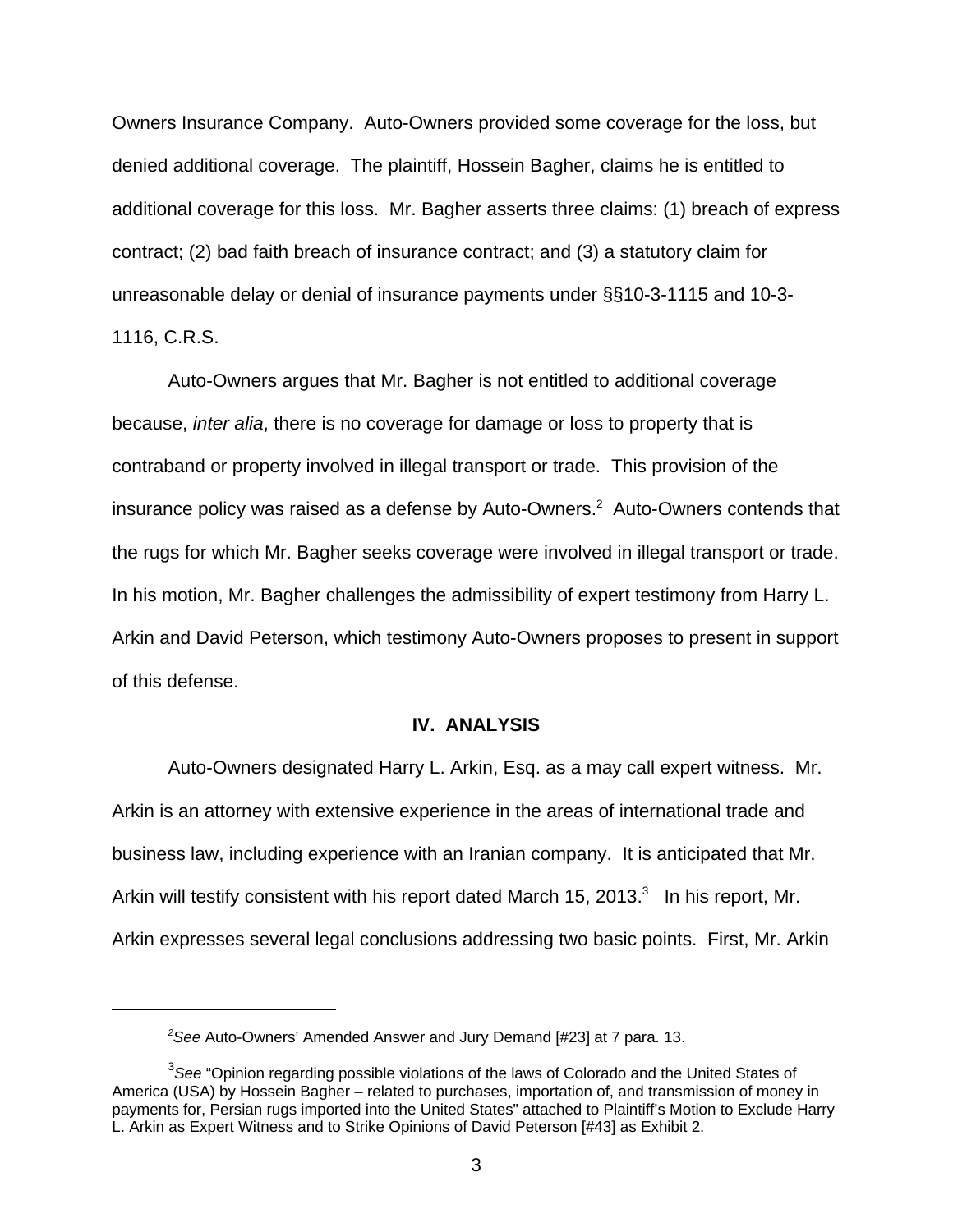says Mr. Bagher, in his purchase of the rugs at issue, violated both Colorado and federal statutes relating to licensing or registration of money transmitters. Second, Mr. Arkin says some of the rugs in question were purchased in violation of a federal regulation known as the Iranian Transactions Regulation (ITR) because the purchase dates for some of the rugs likely fell within the time periods when the ITR prohibited importation of rugs from Iran. The plaintiff objects to the admission of this evidence as unnecessary, irrelevant, and unsupported by evidence. I agree that Mr. Arkin's testimony must be limited.

It is "the court's duty to set forth the law" applicable to the facts presented at trial. **Specht v. Jensen**, 853 F.2d 805, 808 (10<sup>th</sup> Cir. 1988) (en banc), cert. denied, 109 S.Ct. 792 (1989). Generally, it is improper for an expert witness to opine about what law is applicable to a case on trial. Of course, expert testimony concerning factual questions often is permissible. However, there is a significant danger of confusion inherent in allowing expert testimony about legal conclusions to be drawn from particular facts. "The basis for this distinction is that testimony on the ultimate factual questions aids the jury in reaching a verdict; testimony which articulates and applies the relevant law, however, circumvents the jury's decision-making function by telling it how to decide the case." **Id**. at 808. "While expert witnesses may testify to the ultimate matter at issue . . . this refers to testimony on ultimate facts; testimony on ultimate questions of law; i.e., legal opinions and conclusions, is not favored." **Anderson v. Suiters**, 499 F.3d 1228, 1237 (10<sup>th</sup> Cir. 2007).

The **Specht** court described the line between admissible and excludable testimony as follows:

an expert's testimony is proper under Rule 702 if the expert does not

4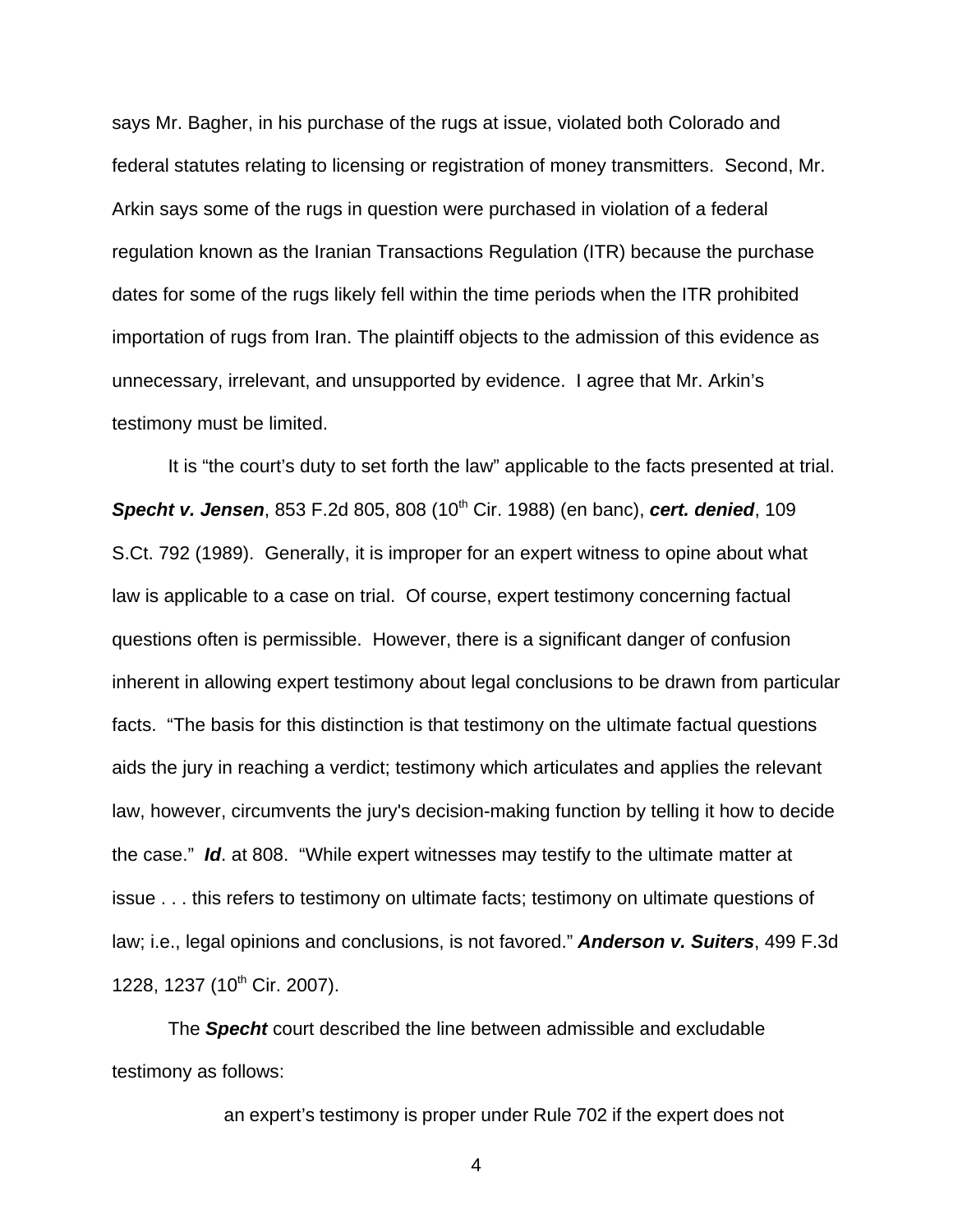attempt to define the legal parameters within which the jury must exercise its fact-finding function. However, when the purpose of testimony is to direct the jury's understanding of the legal standards upon which their verdict must be based, the testimony cannot be allowed. In no instance can a witness be permitted to define the law of the case.

### **Id.** at 809-10.

Much of Mr. Arkin's proposed testimony contravenes these principles. First, Mr. Arkin outlines in his report a number of statutes and regulations which he believes are applicable to the facts of this case. Second, Mr. Arkin opines that Mr. Bagher violated Colorado and federal statutes and regulations concerning the licensing or registration of money transmitters. Third, Mr. Arkin opines that at least some of Mr. Bahger's purchases of rugs from Iran violated certain laws, including the Iranian Transaction Regulation. In fact, Mr. Arkin states such legal conclusions several times throughout his report.<sup>4</sup> Allowing Mr. Arkin to testify to opinions of this type would usurp the court's role as the sole source of the legal principles governing this case and would direct the jury as to how they should find with regard to these issues.<sup>5</sup> To allow Mr. Arkin to determine the applicable law and to apply that law to the facts of this case is not permissible under **Specht** and its progeny. Okland Oil Co. v. Conoco Inc., 144 F.3d 1308, 1328 (10<sup>th</sup> Cir. 1998) ("Generally, an expert may not state his or her opinion as to legal standards nor may he or she state legal conclusions drawn by applying the law to the facts.").

The plaintiff argues also that the opinions of David F. Peterson must be excluded

 ${}^{4}$ See "Opinion regarding possible violations of the laws of Colorado and the United States of America (USA) by Hossein Bagher – related to purchases, importation of, and transmission of money in payments for, Persian rugs imported into the United States" attached to Plaintiff's Motion to Exclude Harry L. Arkin as Expert Witness and to Strike Opinions of David Peterson [#43] as Exhibit 2 at 5 - 6.

 $5$ The parties may, of course, ask this court to take judicial notice of the relevant law under Rule 201 of the Federal Rules of Evidence.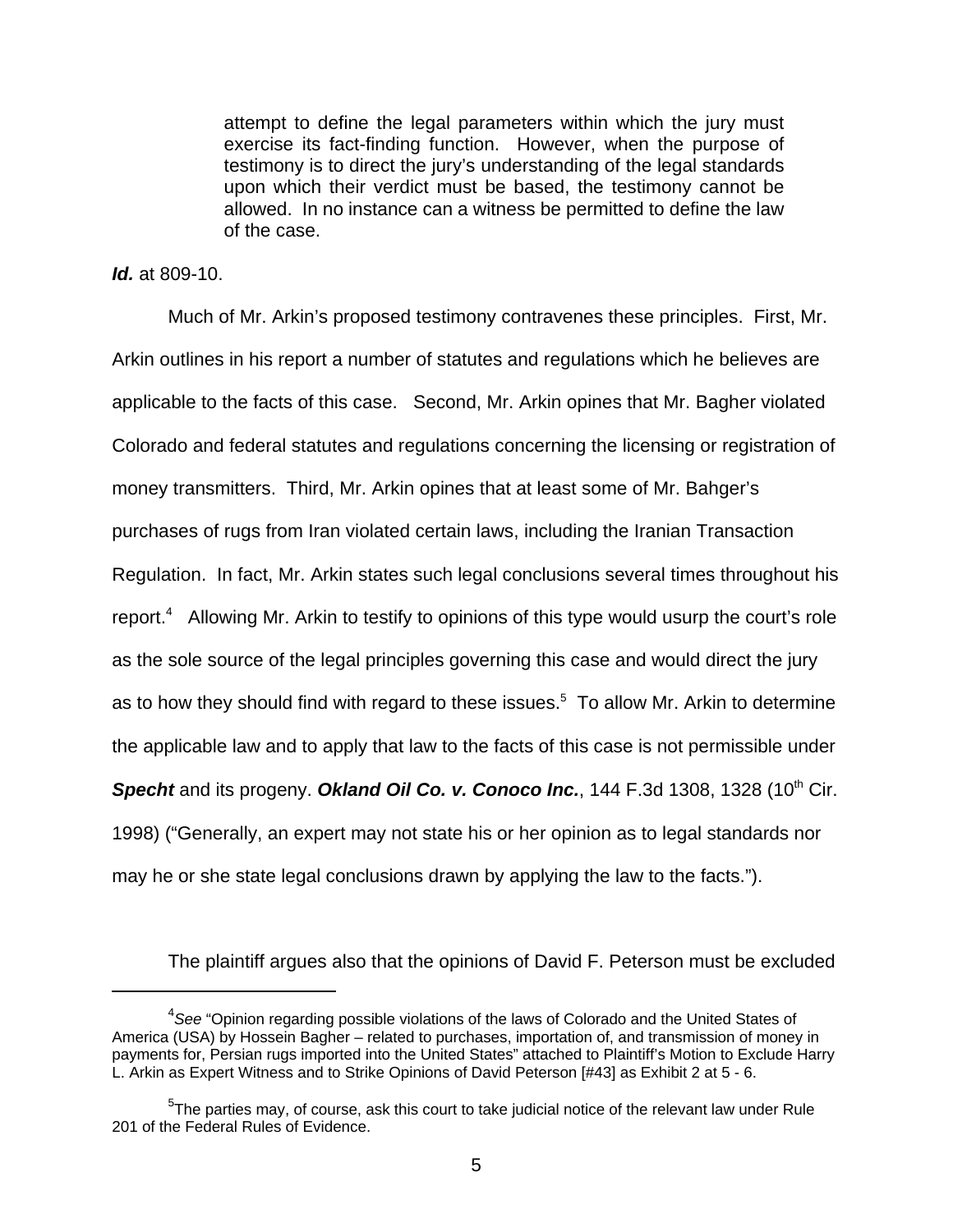to the extent Mr. Peterson's opinions are based on the inadmissible opinions of Mr. Arkin. In his report, Mr. Peterson relies on Mr. Arkin's opinions concerning the legality of the transactions in question.<sup>6</sup> In forming an opinion, an expert may rely on a variety of facts and data from a variety of sources. If the facts or data on which an expert relies are

of a type reasonably relied upon by experts in the particular field in forming opinions or inferences upon the subject, the facts or data need not be admissible in evidence in order for the opinion or inference to be admitted.

Fed. R. Evid. 703. Rule 703 provides limitations on the admission of otherwise inadmissible facts and data on which an expert relies.

Under Rule 703, the opinions of Mr. Peterson may be admissible even though some of those opinions are based on the inadmissible opinions of Mr. Arkin. On the current record, I cannot conclude that these opinions are inadmissible because these opinions were formed in reliance on Mr. Arkin's inadmissible opinions. Thus, Mr. Bagher's motion to exclude Mr. Person's opinions is denied without prejudice.

Finally, I note the plaintiff's arguments that Mr. Arkin's opinions are not supported

by the evidence and are unrelated to any fact issue in this case. Given my conclusions

expressed above, I do not address these arguments as possible alternative bases for

the exclusion of Mr. Arkin's legal opinions.

# **V. ORDERS**

# **THEREFORE, IT IS ORDERED** as follows:

1. That the **Plaintiff's Motion to Exclude Harry L. Arkin as Expert Witness and To Strike Opinions of David Peterson** [#43] filed May 24, 2013, is **GRANTED** in

 $^6$ See "Expert Report of David F. Peterson for Defendant" attached to Plaintiff's Motion to Exclude Harry L. Arkin as Expert Witness and to Strike Opinions of David Peterson [#43] as Exhibit 3, at 32: 15-26.